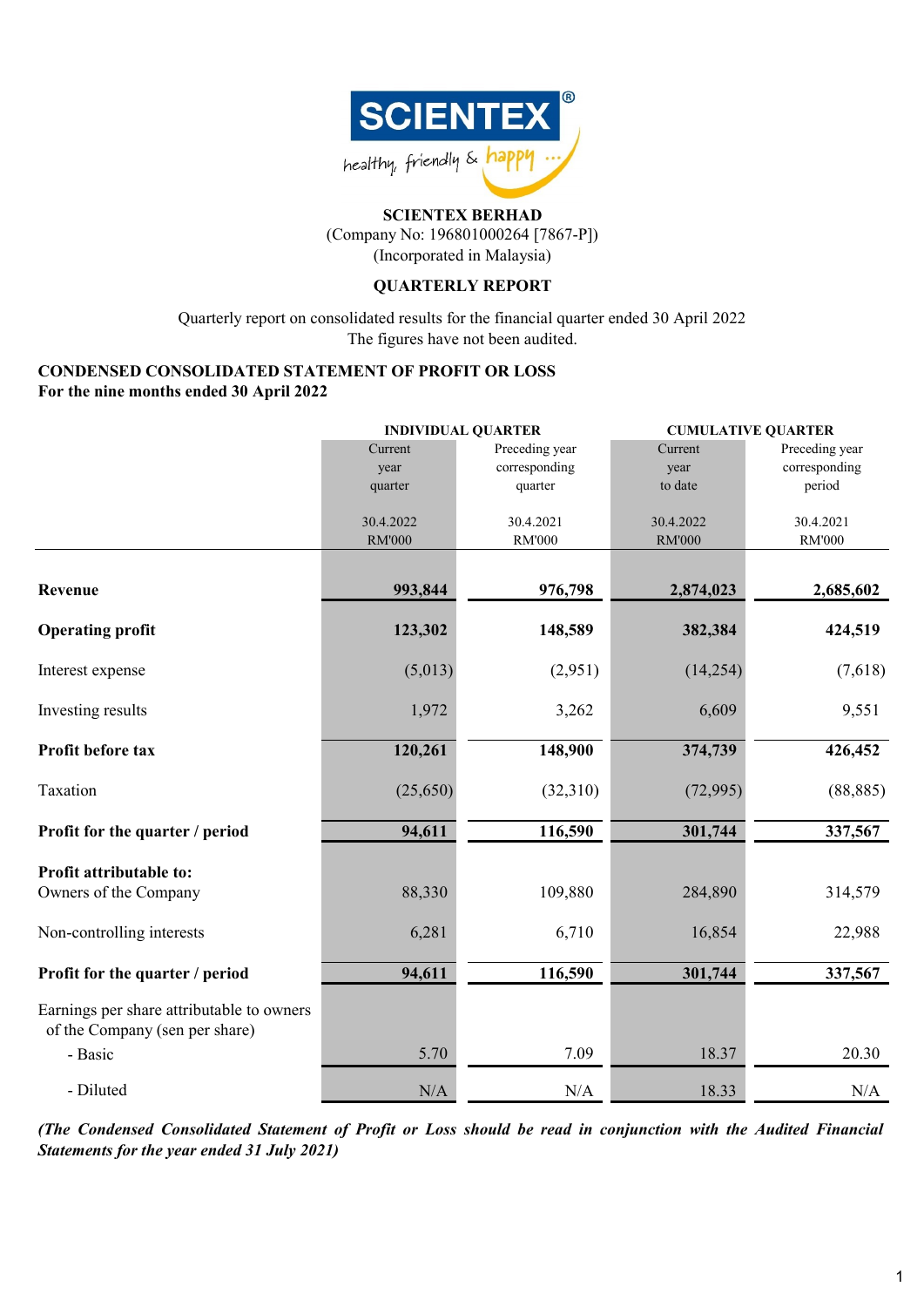

(Company No: 196801000264 [7867-P]) (Incorporated in Malaysia)

### **QUARTERLY REPORT**

The figures have not been audited. Quarterly report on consolidated results for the financial quarter ended 30 April 2022

### **CONDENSED CONSOLIDATED STATEMENT OF COMPREHENSIVE INCOME For the nine months ended 30 April 2022**

|                                                                         | <b>INDIVIDUAL QUARTER</b>  |                            |                            | <b>CUMULATIVE QUARTER</b>  |
|-------------------------------------------------------------------------|----------------------------|----------------------------|----------------------------|----------------------------|
|                                                                         | Current                    | Preceding year             | Current                    | Preceding year             |
|                                                                         | year                       | corresponding              | year                       | corresponding              |
|                                                                         | quarter                    | quarter                    | to date                    | period                     |
|                                                                         |                            |                            |                            |                            |
|                                                                         | 30.4.2022<br><b>RM'000</b> | 30.4.2021<br><b>RM'000</b> | 30.4.2022<br><b>RM'000</b> | 30.4.2021<br><b>RM'000</b> |
|                                                                         |                            |                            |                            |                            |
| Profit for the quarter / period                                         | 94,611                     | 116,590                    | 301,744                    | 337,567                    |
| Other comprehensive income/(loss), net of income tax:                   |                            |                            |                            |                            |
| Items that may be reclassified subsequently<br>to profit or loss:       |                            |                            |                            |                            |
| - Foreign currency translation of foreign operations                    | 6,854                      | (6,157)                    | 1,466                      | (15, 492)                  |
| Other comprehensive income/(loss) for the quarter /                     |                            |                            |                            |                            |
| period, net of income tax                                               | 6,854                      | (6,157)                    | 1,466                      | (15, 492)                  |
| Total comprehensive income for the quarter /                            |                            |                            |                            |                            |
| period, net of income tax                                               | 101,465                    | 110,433                    | 303,210                    | 322,075                    |
| Total comprehensive income for the quarter /<br>period attributable to: |                            |                            |                            |                            |
| Owners of the Company                                                   | 94,668                     | 108,583                    | 288,606                    | 305,444                    |
| Non-controlling interests                                               | 6,797                      | 1,850                      | 14,604                     | 16,631                     |
|                                                                         | 101,465                    | 110,433                    | 303,210                    | 322,075                    |

(The Condensed Consolidated Statement of Comprehensive Income should be read in conjunction with the Audited Financial *Statements for the year ended 31 July 2021)*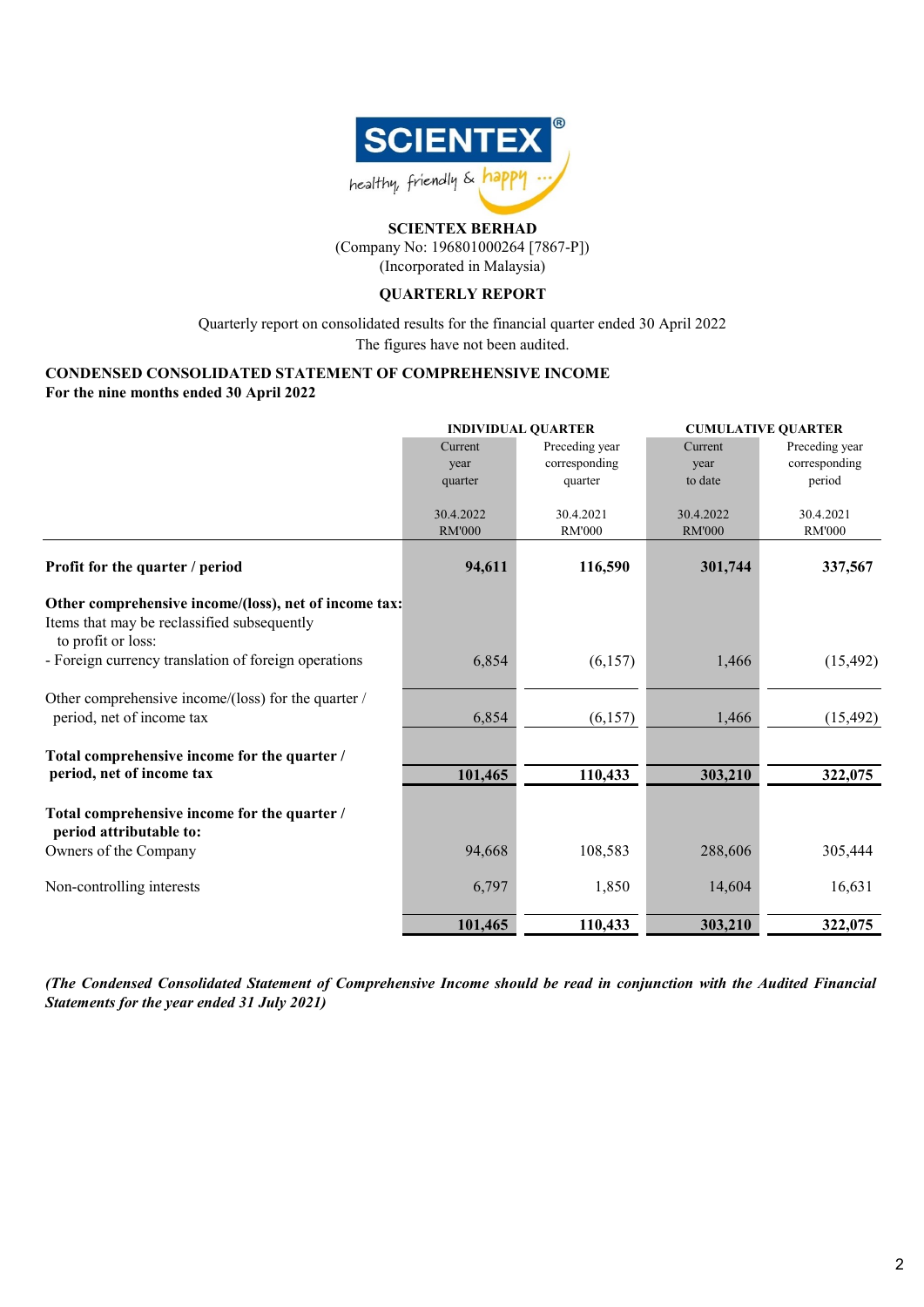

(Company No: 196801000264 [7867-P])

(Incorporated in Malaysia)

## **CONDENSED CONSOLIDATED STATEMENT OF FINANCIAL POSITION**

**As at 30 April 2022**

|                                                                 | <b>AS AT</b>         | AS AT             |
|-----------------------------------------------------------------|----------------------|-------------------|
|                                                                 | <b>CURRENT</b>       | <b>PRECEDING</b>  |
|                                                                 | <b>FINANCIAL</b>     | <b>FINANCIAL</b>  |
|                                                                 | <b>QUARTER ENDED</b> | <b>YEAR ENDED</b> |
|                                                                 | 30.4.2022            | 31.7.2021         |
|                                                                 | <b>RM'000</b>        | <b>RM'000</b>     |
| <b>ASSETS</b>                                                   | (Unaudited)          | (Audited)         |
| <b>Non-current assets</b>                                       |                      |                   |
| Property, plant and equipment                                   | 1,394,367            | 1,382,668         |
| Right-of-use assets                                             | 5,425                | 5,126             |
| Investment properties                                           | 16,900               | 16,900            |
| Land held for property development                              | 1,667,665            | 1,283,660         |
| Investment in joint venture                                     | 15,616               | 14,149            |
| Investment in associate                                         |                      | 85,224            |
| Other investments                                               | 86,071<br>24,525     | 24,525            |
| Deferred tax assets                                             |                      |                   |
| Goodwill                                                        | 15,394               | 15,552            |
|                                                                 | 329,842              | 332,176           |
|                                                                 | 3,555,805            | 3,159,980         |
| <b>Current assets</b>                                           |                      |                   |
| Property development costs                                      | 447,223              | 411,533           |
| Inventories                                                     | 371,495              | 386,958           |
| Trade and other receivables                                     | 946,313              | 898,054           |
| Cash and cash equivalents                                       | 115,447              | 243,308           |
|                                                                 | 1,880,478            | 1,939,853         |
| <b>TOTAL ASSETS</b>                                             | 5,436,283            | 5,099,833         |
|                                                                 |                      |                   |
| <b>EQUITY AND LIABILITIES</b>                                   |                      |                   |
| <b>Capital and reserves</b>                                     |                      |                   |
| Share capital                                                   | 704,799              | 703,250           |
| Reserves                                                        | 2,338,019            | 2,192,413         |
| Equity attributable to owners of the Company                    | 3,042,818            | 2,895,663         |
| Non-controlling interests                                       | 178,838              | 201,545           |
| <b>Total equity</b>                                             | 3,221,656            | 3,097,208         |
| <b>Non-current liabilities</b>                                  |                      |                   |
| <b>Borrowings</b>                                               | 300,000              | 300,950           |
| Lease liabilities                                               | 3,247                | 3,363             |
| Retirement benefits obligations                                 | 44,560               | 42,145            |
| Deferred tax liabilities                                        | 84,069               | 84,905            |
|                                                                 | 431,876              | 431,363           |
|                                                                 |                      |                   |
| <b>Current liabilities</b>                                      |                      |                   |
| Borrowings                                                      | 995,121              | 818,847           |
| Lease liabilities                                               | 2,883                | 4,617             |
| Trade and other payables                                        | 752,468              | 708,209           |
| <b>Tax liabilities</b>                                          | 32,279               | 39,589            |
|                                                                 | 1,782,751            | 1,571,262         |
|                                                                 |                      |                   |
| <b>Total liabilities</b>                                        | 2,214,627            | 2,002,625         |
| <b>TOTAL EQUITY AND LIABILITIES</b>                             | 5,436,283            | 5,099,833         |
|                                                                 |                      |                   |
| Net assets per share attributable to owners of the Company (RM) | 1.96                 | 1.87              |

*(The Condensed Consolidated Statement of Financial Position should be read in conjunction with the Audited Financial Statements for the year ended 31 July 2021)*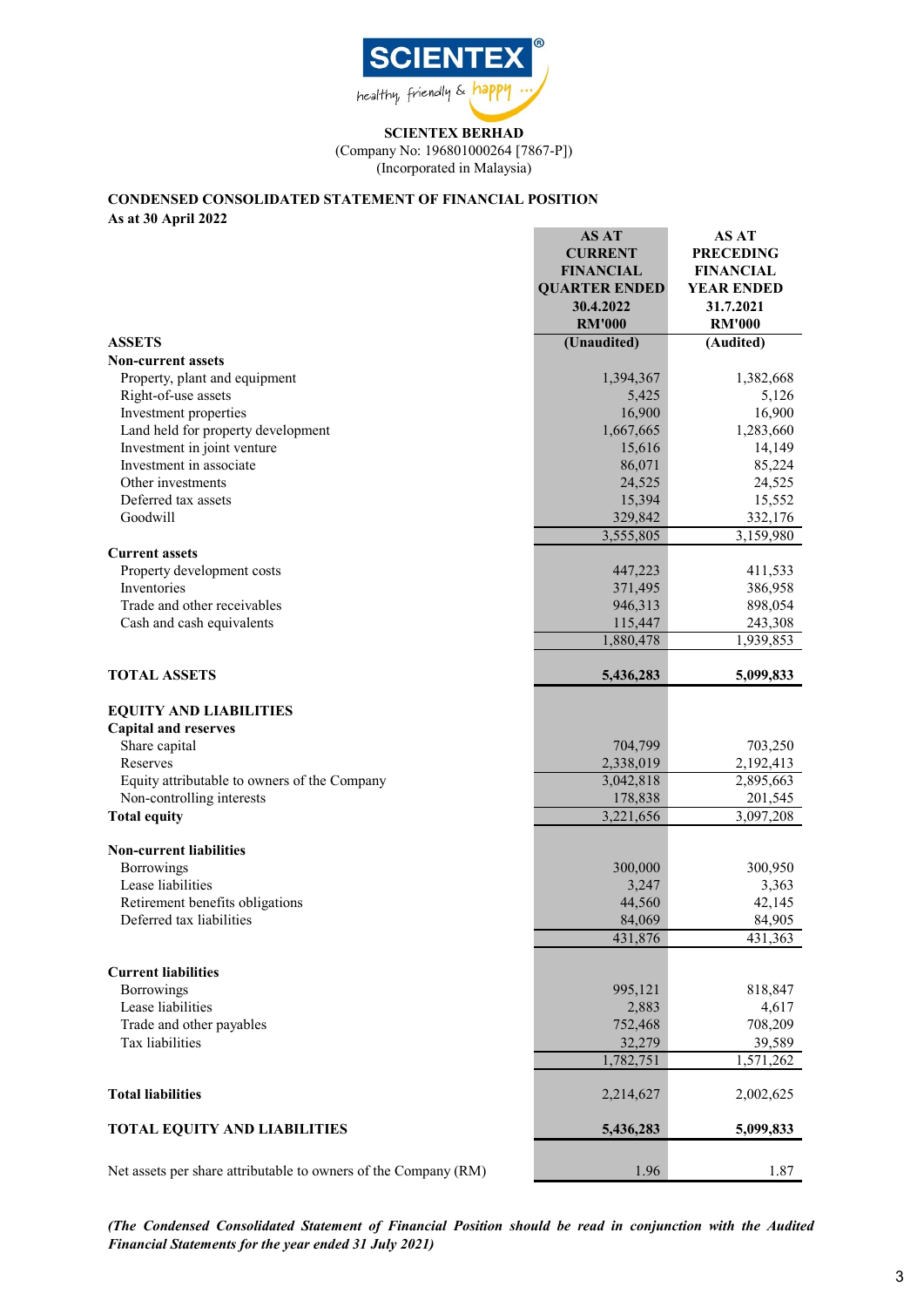

(Company No: 196801000264 [7867-P]) (Incorporated in Malaysia)

#### **CONDENSED CONSOLIDATED STATEMENT OF CHANGES IN EQUITY FOR THE NINE MONTHS ENDED 30 APRIL 2022**

|                                                                      | <b>Share</b><br>capital<br><b>RM'000</b> | <b>Treasury</b><br>shares<br><b>RM'000</b> | <b>Property</b><br>revaluation<br>surplus<br><b>RM'000</b> | ----------------Reserves----------------<br>Foreign<br>currency<br>translation<br>reserve<br><b>RM'000</b> | Other<br>reserves<br><b>RM'000</b> | Distributable<br><b>Retained</b><br>earnings<br><b>RM'000</b> | <b>Attributable</b><br>to owners<br>of the<br>Company<br><b>RM'000</b> | Non-<br>controlling<br>interests<br><b>RM'000</b> | <b>Total</b><br>equity<br><b>RM'000</b> |
|----------------------------------------------------------------------|------------------------------------------|--------------------------------------------|------------------------------------------------------------|------------------------------------------------------------------------------------------------------------|------------------------------------|---------------------------------------------------------------|------------------------------------------------------------------------|---------------------------------------------------|-----------------------------------------|
| As at 1 August 2021                                                  | 703,250                                  | (1)                                        | 90,719                                                     | 10,678                                                                                                     | 461                                | 2,090,556                                                     | 2,895,663                                                              | 201,545                                           | 3,097,208                               |
| Profit for the period                                                | $\overline{\phantom{a}}$                 | $\blacksquare$                             | $\overline{\phantom{a}}$                                   | $\overline{\phantom{a}}$                                                                                   | $\overline{\phantom{a}}$           | 284,890                                                       | 284,890                                                                | 16,854                                            | 301,744                                 |
| Other comprehensive income for the period                            |                                          |                                            |                                                            | 3,716                                                                                                      | $\blacksquare$                     |                                                               | 3,716                                                                  | (2,250)                                           | 1,466                                   |
| Total comprehensive income for the period                            | $\blacksquare$                           | $\blacksquare$                             | $\blacksquare$                                             | 3,716                                                                                                      | $\overline{\phantom{a}}$           | 284,890                                                       | 288,606                                                                | 14,604                                            | 303,210                                 |
| Acquisition of additional interest in an<br>existing subsidiary      |                                          |                                            |                                                            |                                                                                                            |                                    | (65, 450)                                                     | (65, 450)                                                              | (28,057)                                          | (93, 507)                               |
| Issuance of ordinary shares pursuant to:<br>Share Grant Plan         | 1,442                                    |                                            |                                                            |                                                                                                            |                                    |                                                               | 1,442                                                                  |                                                   | 1,442                                   |
| Exercise of warrants                                                 | 107                                      |                                            |                                                            |                                                                                                            |                                    |                                                               | 107                                                                    |                                                   | 107                                     |
| Dividends                                                            |                                          |                                            |                                                            |                                                                                                            |                                    | (77, 550)                                                     | (77, 550)                                                              | (9,254)                                           | (86, 804)                               |
| As at 30 April 2022                                                  | 704,799                                  | (1)                                        | 90,719                                                     | 14,394                                                                                                     | 461                                | 2,232,446                                                     | 3,042,818                                                              | 178,838                                           | 3,221,656                               |
| As at 1 August 2020                                                  | 691,782                                  | (1)                                        | 90,719                                                     | 15,465                                                                                                     | 461                                | 1,762,966                                                     | 2,561,392                                                              | 194,260                                           | 2,755,652                               |
| Profit for the period                                                | $\overline{a}$                           | $\overline{\phantom{a}}$                   | $\overline{\phantom{a}}$                                   | $\blacksquare$                                                                                             | $\overline{\phantom{a}}$           | 314,579                                                       | 314,579                                                                | 22,988                                            | 337,567                                 |
| Other comprehensive loss for the period                              |                                          |                                            |                                                            | (9,135)                                                                                                    |                                    | $\overline{a}$                                                | (9, 135)                                                               | (6,357)                                           | (15, 492)                               |
| Total comprehensive income for the period                            |                                          |                                            | $\overline{a}$                                             | (9, 135)                                                                                                   |                                    | 314,579                                                       | 305,444                                                                | 16,631                                            | 322,075                                 |
| Issuance of ordinary shares pursuant<br>to Share Grant Plan          | 11,203                                   |                                            |                                                            |                                                                                                            |                                    |                                                               | 11,203                                                                 | $\blacksquare$                                    | 11,203                                  |
| Expenses in relation to bonus issue and<br>issuance of free warrants |                                          |                                            |                                                            |                                                                                                            |                                    | (449)                                                         | (449)                                                                  |                                                   | (449)                                   |
| Dividends                                                            |                                          |                                            |                                                            |                                                                                                            |                                    | (67, 192)                                                     | (67, 192)                                                              | (7,008)                                           | (74,200)                                |
| As at 30 April 2021                                                  | 702,985                                  | (1)                                        | 90,719                                                     | 6,330                                                                                                      | 461                                | 2,009,904                                                     | 2,810,398                                                              | 203,883                                           | 3,014,281                               |

*(The Condensed Consolidated Statement Of Changes In Equity should be read in conjunction with the Audited Financial Statements for the year ended 31 July 2021)*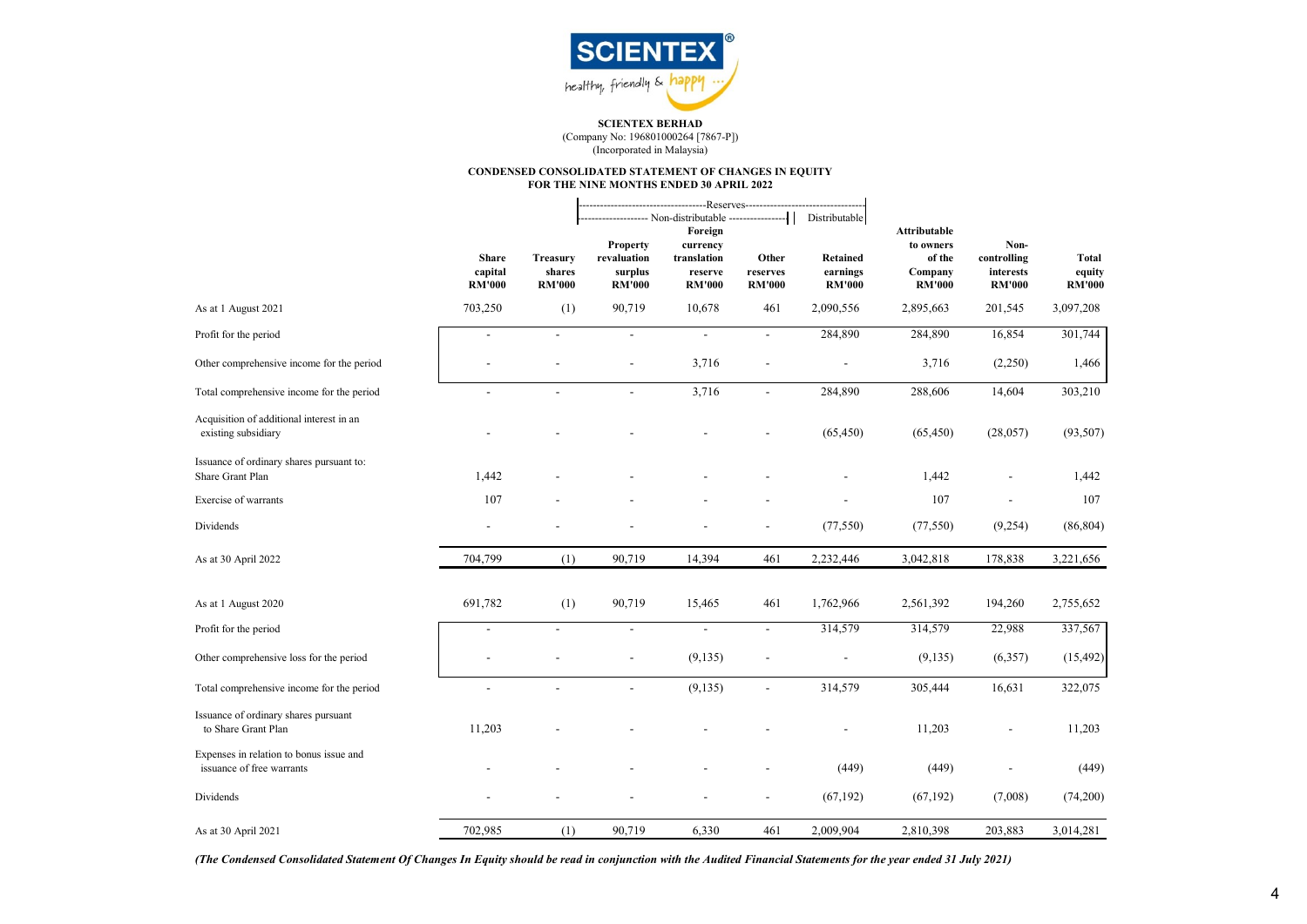

(Company No: 196801000264 [7867-P]) (Incorporated in Malaysia)

**9 MONTHS 9 MONTHS**

### **CONDENSED CONSOLIDATED STATEMENT OF CASH FLOW**

**For the nine months ended 30 April 2022**

|                                                                 | <u>EXIUNTED</u>      | <u>у мортнэ</u> |
|-----------------------------------------------------------------|----------------------|-----------------|
|                                                                 | <b>ENDED</b>         | <b>ENDED</b>    |
|                                                                 | 30.4.2022            | 30.4.2021       |
|                                                                 | <b>RM'000</b>        | <b>RM'000</b>   |
| <b>CASH FLOWS FROM/(USED IN) OPERATING ACTIVITIES</b>           |                      |                 |
| Profit before taxation                                          | 374,739              | 426,452         |
| Adjustments                                                     | 105,752              | 90,806          |
| Operating profits before working capital changes                | 480,491              | 517,258         |
|                                                                 |                      |                 |
| Movement in working capital:                                    |                      |                 |
| Decrease in inventories                                         | 14,337               | 60,549          |
| Decrease in development properties                              | 54,171               | 120,551         |
| Increase in receivables                                         | (18, 816)            | (157,201)       |
| Increase in payables                                            | 40,969               | 10,149          |
| <b>Cash generated from operations</b>                           | $\overline{571,152}$ | 551,306         |
| Taxation paid                                                   | (90,094)             | (60, 602)       |
| Gratuity and retirement benefits paid                           | (816)                | (2,176)         |
| Net cash from operating activities                              | 480,242              | 488,528         |
| CASH FLOWS FROM/(USED IN) INVESTING ACTIVITIES                  |                      |                 |
| Investment in an associate                                      |                      | (20,000)        |
| Purchase of additional interest in an existing subsidiary       | (93, 507)            |                 |
| Purchase of property, plant and equipment                       | (134, 029)           | (68, 264)       |
| Deposit paid for purchase of plant and equipment                | (20,791)             | (20, 572)       |
|                                                                 |                      |                 |
| Purchase of land held for development                           | (415,512)            | (546,299)       |
| Deposit paid for purchase of land held for development          | (27, 442)            | (44,906)        |
| Proceeds from disposal of property, plant and equipment         | 21,524               | 265             |
| Capital reduction from investment in joint venture              |                      | 12,500          |
| Dividend income received                                        | 4,349                | 3,566           |
| Interest received                                               | 1,478                | 2,167           |
| Net cash used in investing activities                           | (663,930)            | (681, 543)      |
| CASH FLOWS FROM/(USED IN) FINANCING ACTIVITIES                  |                      |                 |
| Dividends paid to:                                              |                      |                 |
| Shareholders of the Company                                     | (77, 550)            | (67, 192)       |
| Non-controlling shareholders of subsidiaries                    | (9,254)              | (7,008)         |
| Proceeds from exercise of warrants in the Company               | 107                  |                 |
| Expenses incurred in relation to bonus issue and                |                      |                 |
| issuance of free warrants                                       |                      | (449)           |
| Net repayment of term loans                                     | (6,161)              | (9, 158)        |
| Net drawdown/(repayment) of short term borrowings               | 170,588              | (6, 566)        |
| Repayment of lease liabilities                                  |                      |                 |
|                                                                 | (2,516)              | (2,099)         |
| Finance cost paid                                               | (19, 387)            | (14,268)        |
| Net cash from/(used in) financing activities                    | 55,827               | (106,740)       |
| NET CHANGE IN CASH AND CASH EQUIVALENTS                         | (127, 861)           | (299, 755)      |
| CASH AND CASH EQUIVALENTS AT BEGINNING OF THE PERIOD            | 243,308              | 413,244         |
| CASH AND CASH EQUIVALENTS AT END OF THE PERIOD                  | 115,447              | 113,489         |
| Cash and cash equivalents in the cash flow statement comprise : |                      |                 |
| Cash and bank balances                                          | 99,883               | 87,763          |
| Short term deposits                                             | 15,564               | 25,726          |
|                                                                 | 115,447              | 113,489         |
|                                                                 |                      |                 |

*(The Condensed Consolidated Statement of Cash Flow should be read in conjunction with the Audited Financial Statements for the year ended 31 July 2021)*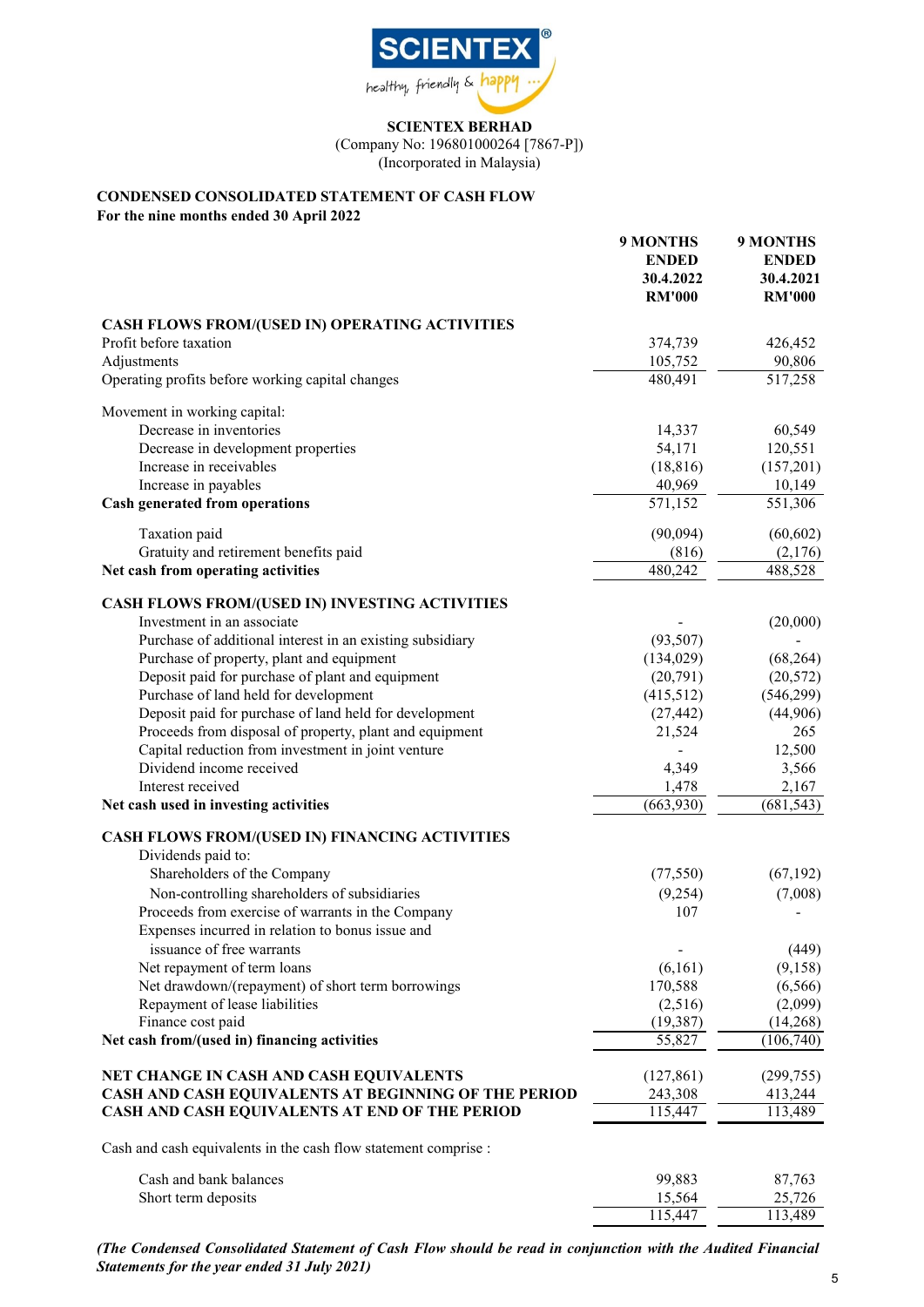(Company No: 196801000264 [7867-P]) (Incorporated in Malaysia)

### **NOTES TO THE INTERIM FINANCIAL REPORT FOR THE FINANCIAL QUARTER ENDED 30 APRIL 2022**

### **PART A: EXPLANATORY NOTES PURSUANT TO MFRS 134**

### **A1 Basis of preparation**

The interim financial report is unaudited and has been prepared in accordance with MFRS 134 Interim Financial Reporting and paragraph 9.22 and Appendix 9B of Bursa Malaysia Securities Berhad Main Market Listing Requirements.

The interim financial statements should be read in conjunction with the audited financial statements of the Group for the financial year ended 31 July 2021 which were prepared under Malaysian Financial Reporting Standards ("MFRS"). These explanatory notes attached to the interim financial statements provide an explanation of events and transactions that are significant to an understanding of the changes in the financial position and performance of the Group since the financial year ended 31 July 2021.

The accounting policies adopted in the preparation of the interim financial statements are consistent with those adopted for the annual audited financial statements for the financial year ended 31 July 2021, except for the adoption of the following amendments to MFRSs that are effective for financial statements beginning on 1 August 2021, as disclosed below:

Amendments to MFRS 9, MFRS 139,

MFRS 7, MFRS 4 and MFRS 16 Interest Rate Benchmark Reform – Phase 2 Amendments to MFRS 16 COVID-19 – Related Rent Concessions beyond 30 June 2021

The adoption of the above amendments to MFRSs are not expected to have significant impact on the financial statements of the Group.

### **A2 Audit report**

The Group's preceding annual financial statements for the financial year ended 31 July 2021 was not qualified.

#### **A3 Seasonal or cyclical factors**

The business operations of the Group for the current financial quarter under review were not materially affected by any seasonal or cyclical factors.

#### **A4 Unusual items affecting assets, liabilities, equity, net income or cash flows**

There were no material items affecting assets, liabilities, equity, net income or cash flows that are unusual because of their nature, size or incidence for the current financial quarter under review.

#### **A5 Material changes in estimates**

There were no changes in estimates of amounts reported in prior interim periods that have a material effect in the current financial quarter under review.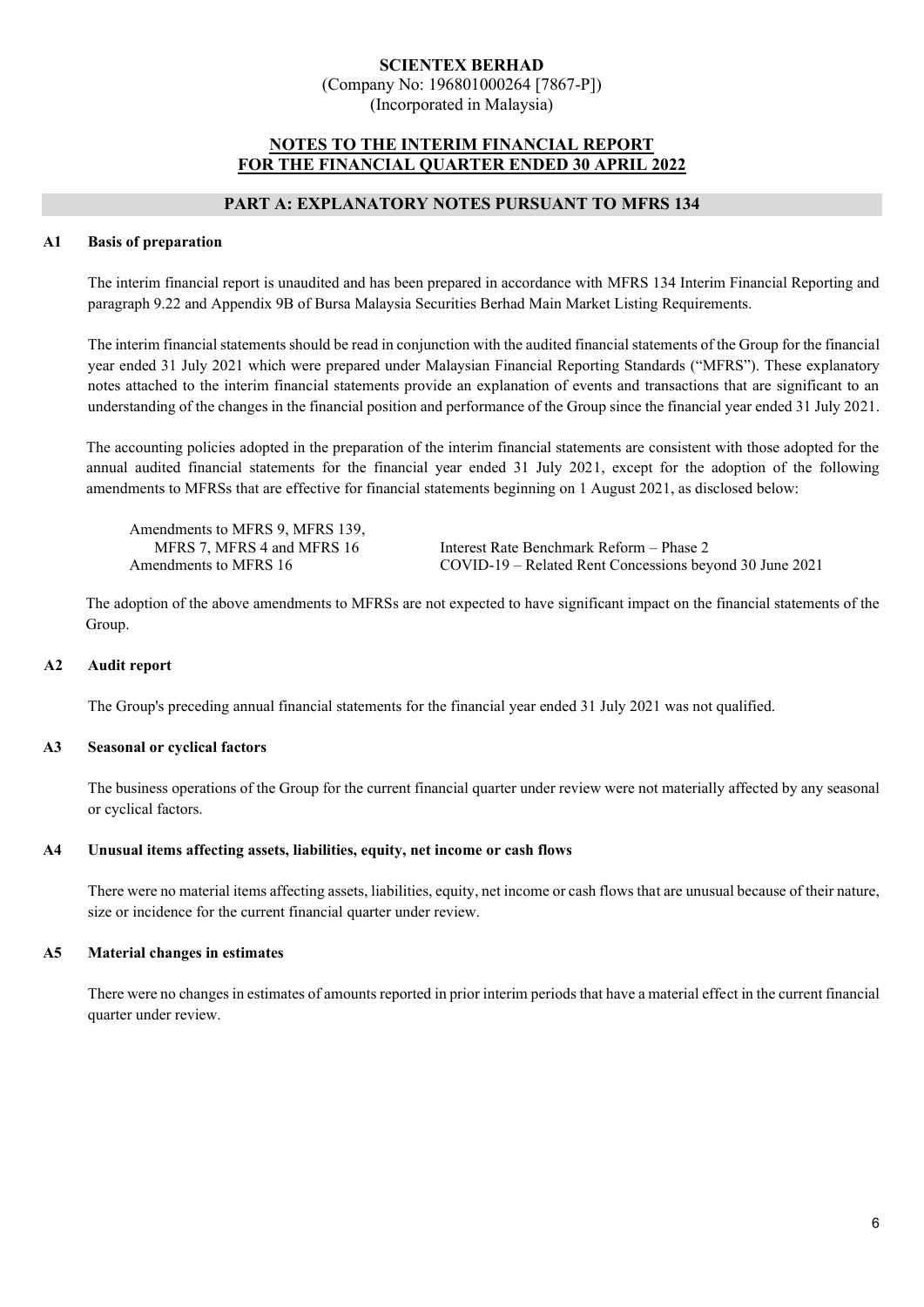(Company No: 196801000264 [7867-P])

(Incorporated in Malaysia)

#### **A6 Changes in debts and equity securities**

There were no issuance and repayment of debts and equity securities, share buy-backs, share cancellations, shares held as treasury shares and resale of treasury shares for the current financial period under review, except for the followings:-

#### Share Grant Plan

On 2 December 2021, the Company issued and allotted 319,000 new ordinary shares to the eligible employees of Scientex Berhad's group of companies, pursuant to the Scientex Berhad Share Grant Plan.

#### Conversion of Warrants to Ordinary Shares

During the current financial period under review, the Company issued 24,738 new ordinary shares pursuant to the exercise of 24,738 warrants at the exercise price of RM4.30 per warrant.

As at 30 April 2022, the total number of issued shares of the Company was 1,550,999,867 ordinary shares, out of which 100 ordinary shares were held as treasury shares. The total number of unexercised warrants was 103,286,327.

#### **A7 Dividends paid**

The amount of dividend paid by the Company since 31 July 2021 was as follows:

RM'000

In respect of the financial year ended 31 July 2021:

Single tier final dividend of 5 sen per ordinary share declared on 8 December 2021 and paid on 13 January 2022 77,550

#### **A8 Segment information**

Segment information is presented in respect of the Group's business segments.

#### **9 months ended 30 April 2022**

|                                                                 | Packaging<br>RM'000 | Property<br>Development<br>RM'000 | Total<br>RM'000               |
|-----------------------------------------------------------------|---------------------|-----------------------------------|-------------------------------|
| Revenue                                                         | 2,120,547           | 753,476                           | 2,874,023                     |
| <b>Results</b><br>Operating profit                              | 175,405             | 206,979                           | 382,384                       |
| Investing results<br>Interest expense<br>Profit before taxation |                     |                                   | 6,609<br>(14, 254)<br>374,739 |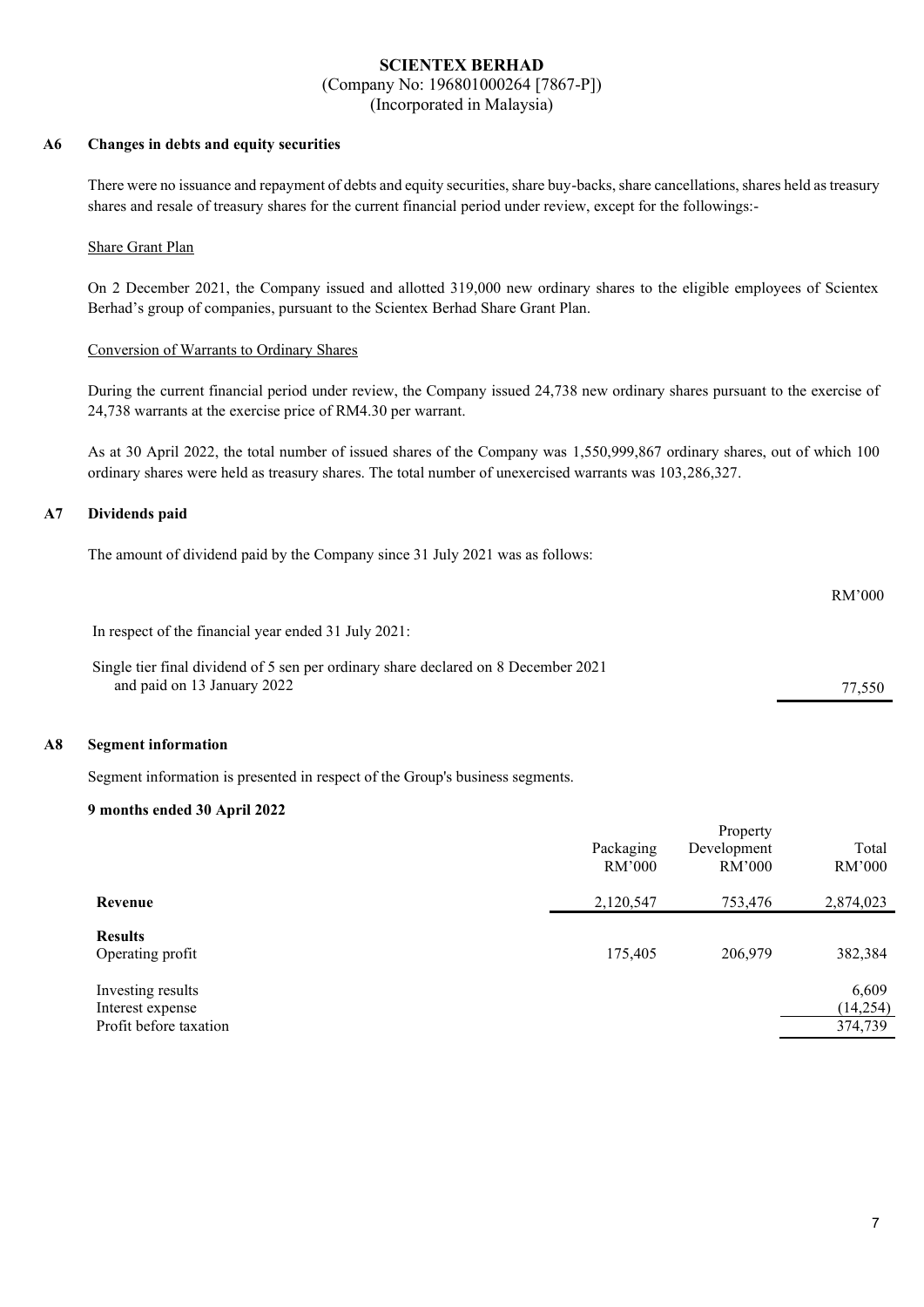#### **A8 Segment information (Cont'd)**

#### **9 months ended 30 April 2021**

|                                                                 | Packaging<br>RM'000 | Property<br>Development<br>RM'000 | Total<br>RM'000             |
|-----------------------------------------------------------------|---------------------|-----------------------------------|-----------------------------|
| Revenue                                                         | 1,874,060           | 811,542                           | 2,685,602                   |
| <b>Results</b><br>Operating profit                              | 196,129             | 228,390                           | 424,519                     |
| Investing results<br>Interest expense<br>Profit before taxation |                     |                                   | 9,551<br>(7,618)<br>426,452 |

#### **A9 Disclosure items**

The following items have been included in arriving at profit before tax:

|                                                          |           | 3 months ended<br>9 months ended |           |           |
|----------------------------------------------------------|-----------|----------------------------------|-----------|-----------|
|                                                          | 30.4.2022 | 30.4.2021                        | 30.4.2022 |           |
|                                                          | RM'000    | RM'000                           | RM'000    | RM'000    |
| Interest income<br>(a)                                   | (324)     | (547)                            | (1, 478)  | (2,167)   |
| Other income<br>(b)                                      | (1,217)   | (1,242)                          | (3,661)   | (2,888)   |
| Interest expense<br>(c)                                  | 4,927     | 2,831                            | 13,987    | 7,252     |
| Interest on lease liabilities<br>(d)                     | 86        | 120                              | 267       | 366       |
| Depreciation of property, plant and equipment<br>(e)     | 27,807    | 26,592                           | 83,455    | 80,131    |
| Depreciation of right-of-use assets<br>(f)               | 1,046     | 1,172                            | 2.747     | 2,725     |
| Net provision/(write back) of receivables<br>(g)         | (92)      | 46                               | (12)      | (152)     |
| (h) Net provision of inventories                         | 684       | 135                              | 1.126     | 216       |
| Gain on disposal of property, plant and equipment<br>(1) | (1,633)   | (98)                             | (1,685)   | (176)     |
| Property, plant and equipment written off<br>(1)         |           | 32                               |           | 201       |
| Net foreign exchange loss/(gain)<br>(k)                  | 10.811    | 3,124                            | 3,939     | (12, 121) |

In the current financial quarter and current financial year-to-date ended 30 April 2022, there were no:

- Impairment of assets;

- Gain or loss on disposal of quoted or unquoted investments;
- Gain or loss on derivatives; and
- Any other material items not disclosed above.

#### **A10 Valuation of property, plant and equipment and investment properties**

The valuation of property, plant and equipment and investment property were brought forward without any amendments from the preceding annual financial statements.

#### **A11 Events subsequent to the end of the reporting period**

There were no material events subsequent to the end of the current financial quarter which have not been reflected in the financial statements for the said period as at the date of this report.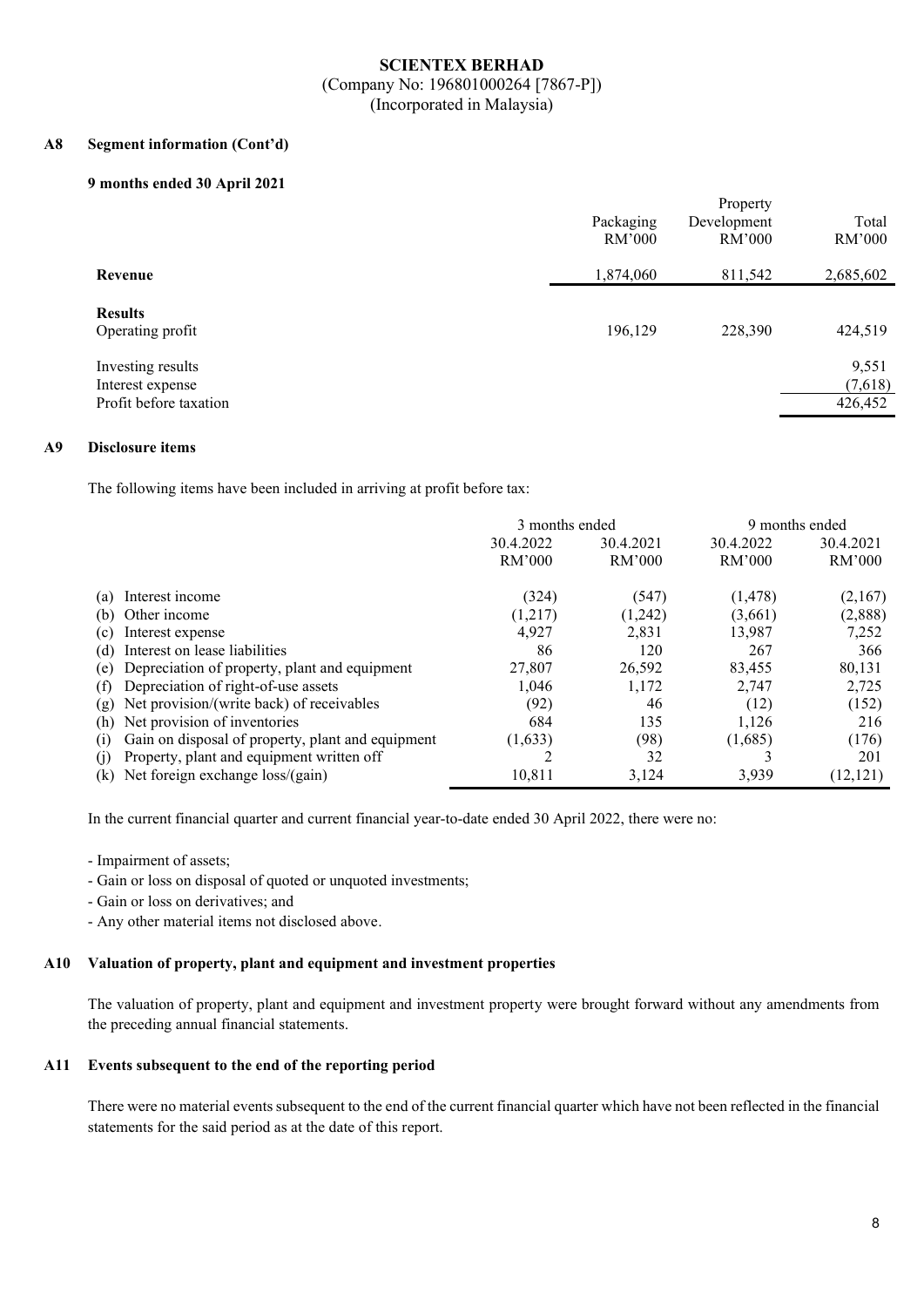(Company No: 196801000264 [7867-P])

(Incorporated in Malaysia)

#### **A12 Changes in the composition of the Group**

There were no material changes in the composition of the Group during the current financial quarter under review.

#### **A13 Contingent liabilities**

There were no contingent liabilities or assets for the Group as at the end of the current financial quarter under review.

### **A14 Capital commitments**

As at the end of the current financial quarter under review, the capital commitments not recognised in the financial statements were as follows:

|                                                           | As at     | As at     |
|-----------------------------------------------------------|-----------|-----------|
|                                                           | 30.4.2022 | 30.4.2021 |
|                                                           | RM'000    | RM'000    |
| Approved and contracted for:                              |           |           |
| Purchase of plant and machinery                           | 116,704   | 152,396   |
| Balance payment for purchase of land held for development | 713,305   | 404,157   |
|                                                           | 830,009   | 556,553   |

#### **A15 Related party transactions**

The Group's related party transactions in the current financial quarter and current financial year-to-date ended 30 April 2022 were as follows:

|                                              | 3 months ended |           | 9 months ended |           |  |
|----------------------------------------------|----------------|-----------|----------------|-----------|--|
|                                              | 30.4.2022      | 30.4.2021 | 30.4.2022      | 30.4.2021 |  |
|                                              | RM'000         | RM'000    | RM'000         | RM'000    |  |
| Purchase of goods from associated companies  | 49,111         | 46.175    | 137,854        | 105,154   |  |
| Sales of goods to associated company         | (252)          | (95)      | (422)          | (200)     |  |
| Rental income from associated company        | (139)          | (139)     | (418)          | (278)     |  |
| Rental income from jointly controlled entity | (232)          | (232)     | (695)          | (695)     |  |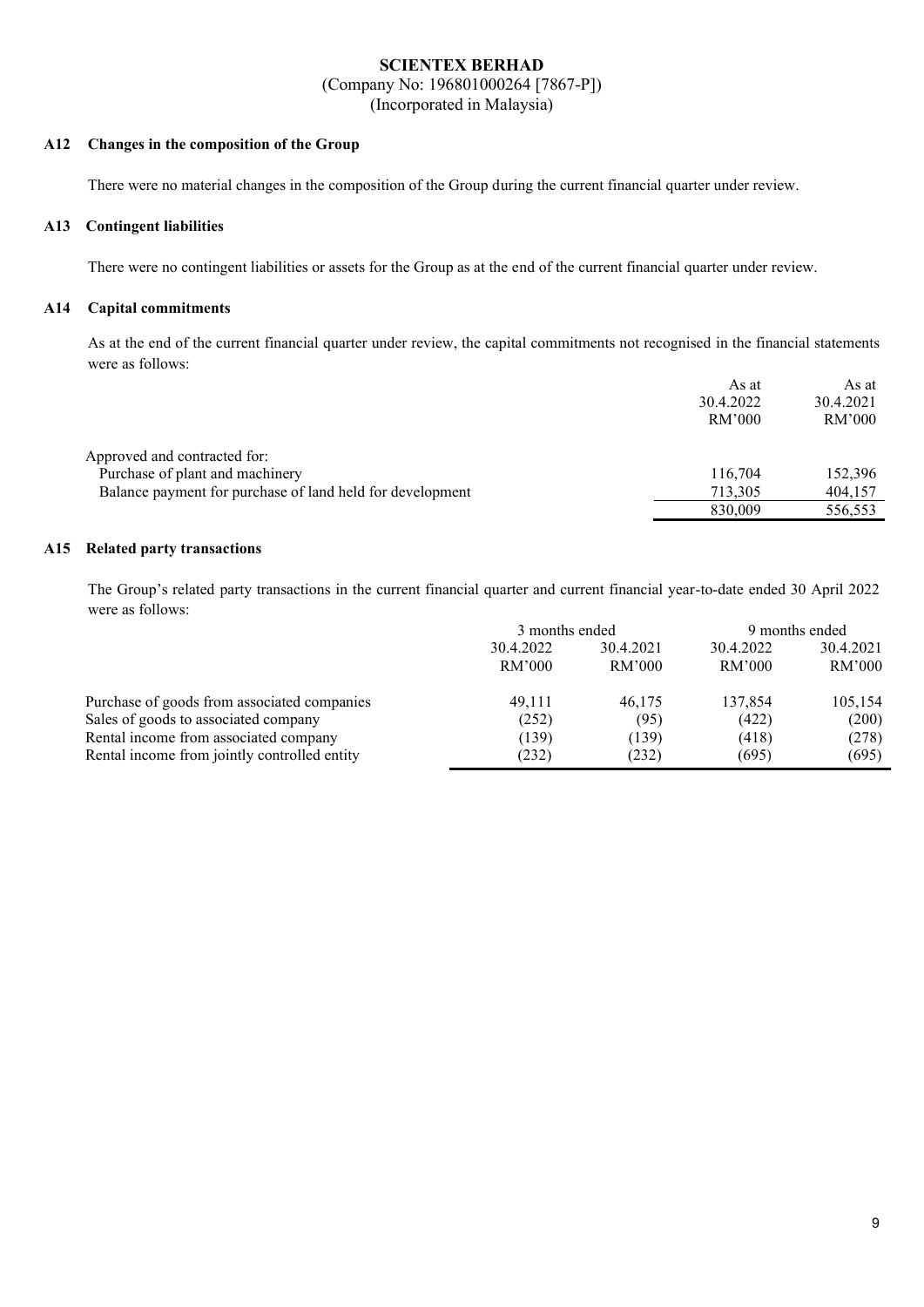## **ADDITIONAL INFORMATION REQUIRED BY THE LISTING REQUIREMENTS OF BURSA MALAYSIA SECURITIES BERHAD INTERIM FINANCIAL REPORT FOR THE FINANCIAL QUARTER ENDED 30 APRIL 2022**

### **PART B: EXPLANATORY NOTES PURSUANT TO MAIN MARKET LISTING REQUIREMENTS OF BURSA MALAYSIA SECURITIES BERHAD**

### **B1 Review of performance**

|                               | <b>INDIVIDUAL QUARTER</b> |                |               | <b>CUMULATIVE QUARTER</b> |                |          |
|-------------------------------|---------------------------|----------------|---------------|---------------------------|----------------|----------|
|                               |                           |                |               |                           |                |          |
|                               | Current                   | Preceding year |               | Current                   | Preceding year |          |
|                               | year                      | corresponding  |               | year                      | corresponding  |          |
|                               | quarter                   | quarter        |               | quarter                   | quarter        |          |
|                               | 30.4.2022                 | 30.4.2021      | Changes       | 30.4.2022                 | 30.4.2021      | Changes  |
|                               | RM'000                    | RM'000         | $\frac{0}{0}$ | RM'000                    | RM'000         | $\%$     |
|                               |                           |                |               |                           |                |          |
| Revenue                       | 993,844                   | 976,798        | 1.7%          | 2,874,023                 | 2,685,602      | $7.0\%$  |
| Operating profit              | 123,302                   | 148,589        | $-17.0\%$     | 382,384                   | 424,519        | $-9.9\%$ |
| Profit attributable to owners |                           |                |               |                           |                |          |
| of the Company                | 88,330                    | 109,880        | $-19.6\%$     | 284,890                   | 314,579        | $-9.4%$  |

### (i) Current quarter review

For the current financial quarter ended 30 April 2022, the Group recorded revenue of RM993.8 million, an increase of 1.7% compared to RM976.8 million recorded in the preceding year corresponding quarter. However, the Group's operating profit stood at RM123.3 million, a decrease of 17.0% compared to RM148.6 million in the preceding year corresponding quarter.

**Packaging** revenue was RM749.7 million compared to RM671.5 million recorded in the preceding year corresponding quarter. The increase in revenue was contributed from both its industrial and consumer packaging products, driven mainly by its export markets as well as increase in average selling price. However, operating profit stood at RM57.0 million compared to RM64.5 million recorded in the preceding year corresponding quarter due to challenges of rising raw material prices and freight costs mainly under the consumer packaging products.

**Property** revenue was RM244.2 million, a decrease of 20.0% compared to RM305.3 million recorded in the preceding year corresponding quarter. The lower revenue was mainly attributed to the deferment of Certificate of Completion & Compliance ("CCC") for our projects in Johor and Melaka due to material shortages for power supply infrastructure. In line with the lower revenue recorded, operating profit for the current financial quarter stood at RM66.3 million compared to RM84.0 million recorded in the preceding year corresponding quarter.

### (ii) 9-month review

For the 9-month financial period ended 30 April 2022, the Group recorded revenue of RM2.87 billion compared to the preceding year corresponding period of RM2.69 billion. Operating profit stood at RM382.4 million compared to the preceding year corresponding period of RM424.5 million.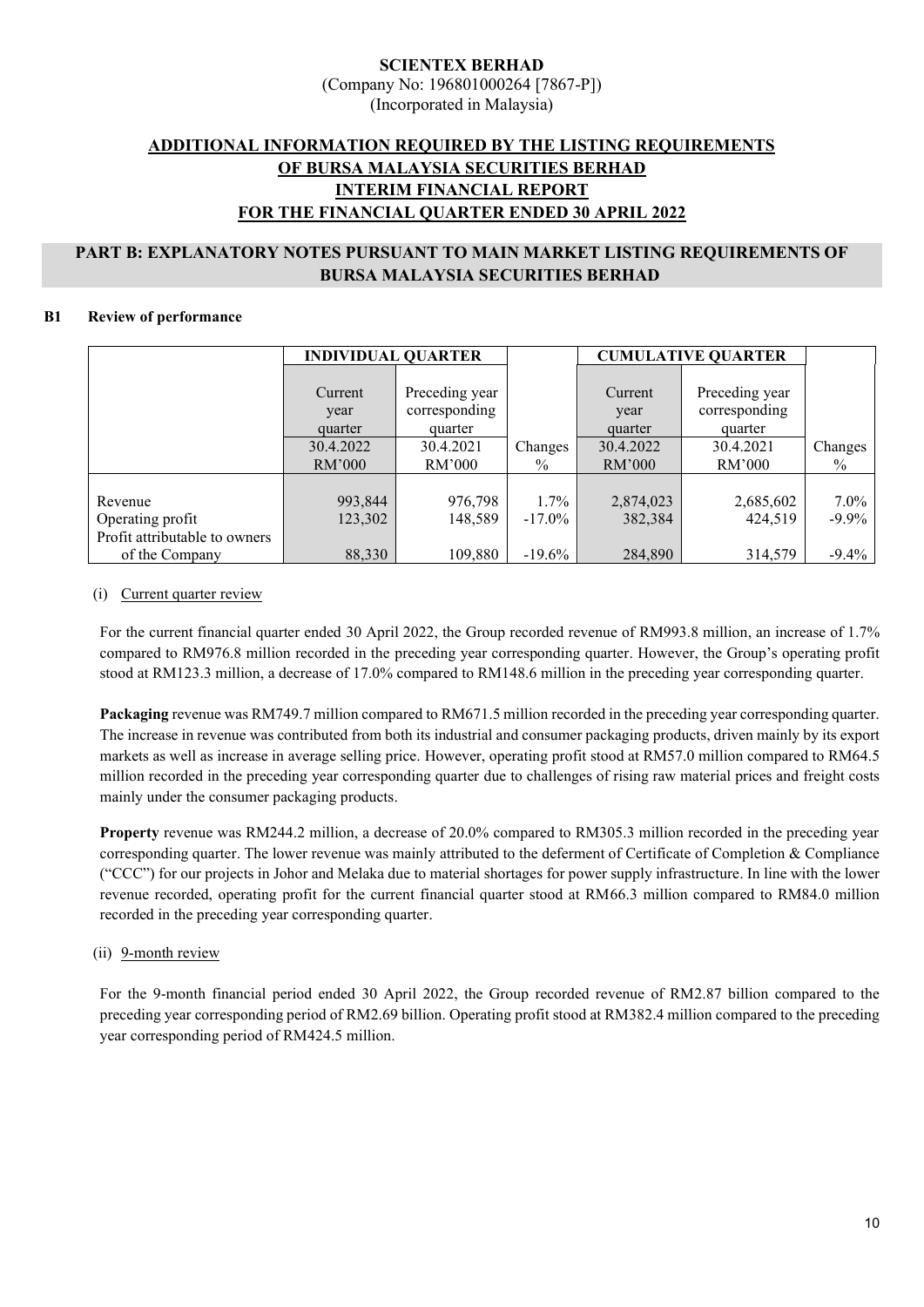### **B1 Review of performance (Cont'd)**

#### (ii) 9-month review (Cont'd)

**Packaging** revenue stood at RM2.12 billion for the period under review, reflecting an increase of 13.2% compared to the preceding year corresponding period of RM1.87 billion. The higher sales recorded was contributed from both its industrial and consumer packaging products' domestic and export markets. However, operating profit stood at RM175.4 million, a decrease compared to RM196.1 million in the preceding year corresponding period. The decrease was mainly due to the lower contributions from the Group's converting business under the consumer packaging segment which was impacted by the higher raw material prices and freight costs.

**Property** revenue stood at RM753.5 million for the period under review, a decrease compared to the preceding year corresponding period of RM811.5 million. The decrease in revenue was mainly due to reasons as mentioned in the current quarter review as well as delay in obtaining permits and approvals from the relevant authorities for new launches. In line with the lower revenue recorded, operating profit stood at RM207.0 million compared to the preceding year corresponding period of RM228.4 million.

### **B2 Variations of the quarterly results as compared to the results of the preceding quarter**

|                                              | Current<br>quarter | Preceding<br>quarter |          |
|----------------------------------------------|--------------------|----------------------|----------|
|                                              | 30.4.2022          | 31.1.2022            | Changes  |
|                                              | RM'000             | RM'000               | $\%$     |
| Revenue                                      | 993,844            | 952,007              | $4.4\%$  |
| Profit before tax                            | 120,261            | 124,059              | $-3.1\%$ |
| Profit attributable to owners of the Company | 88,330             | 93,686               | $-5.7\%$ |

The Group's revenue for the current financial quarter stood at RM993.8 million compared to RM952.0 million recorded in the preceding financial quarter. The increase in revenue was mainly contributed by the packaging division. The Group's profit before tax stood at RM120.3 million for the current financial quarter as compared to RM124.1 million in the preceding financial quarter due to lower operating profit reported in the property division.

### **B3 Current financial year prospects**

**Packaging** Division continues to face operational challenges due to factors such as the ongoing geopolitical tension, global supply chain challenges, shortage of labour and rising inflationary pressures which have led to volatility in raw material prices and elevated operational costs. While overall demand for our packaging products has remained stable, the Group closely monitors all these developments as it continues to strengthen and enhance its operational and supply chain efficiencies and expand its capacity in areas of competitive strengths to maintain its competitive edge and manage rising costs.

As part of its growth strategy, the Group's ongoing capacity and capability expansion plans remain on track. Our new robotic stretch film plant is expected to be commissioned in the second half of 2022. In addition, innovating sustainable and value added products in line with customer needs and market trend remains as one of our core focus as we seek to expand our market presence.

As the country transitions into the endemic phase of Covid-19, the Group will remain vigilant in ensuring the safety and health of its employees. Barring unforeseen developments, the Group remains on track to deliver another profitable performance in this financial year.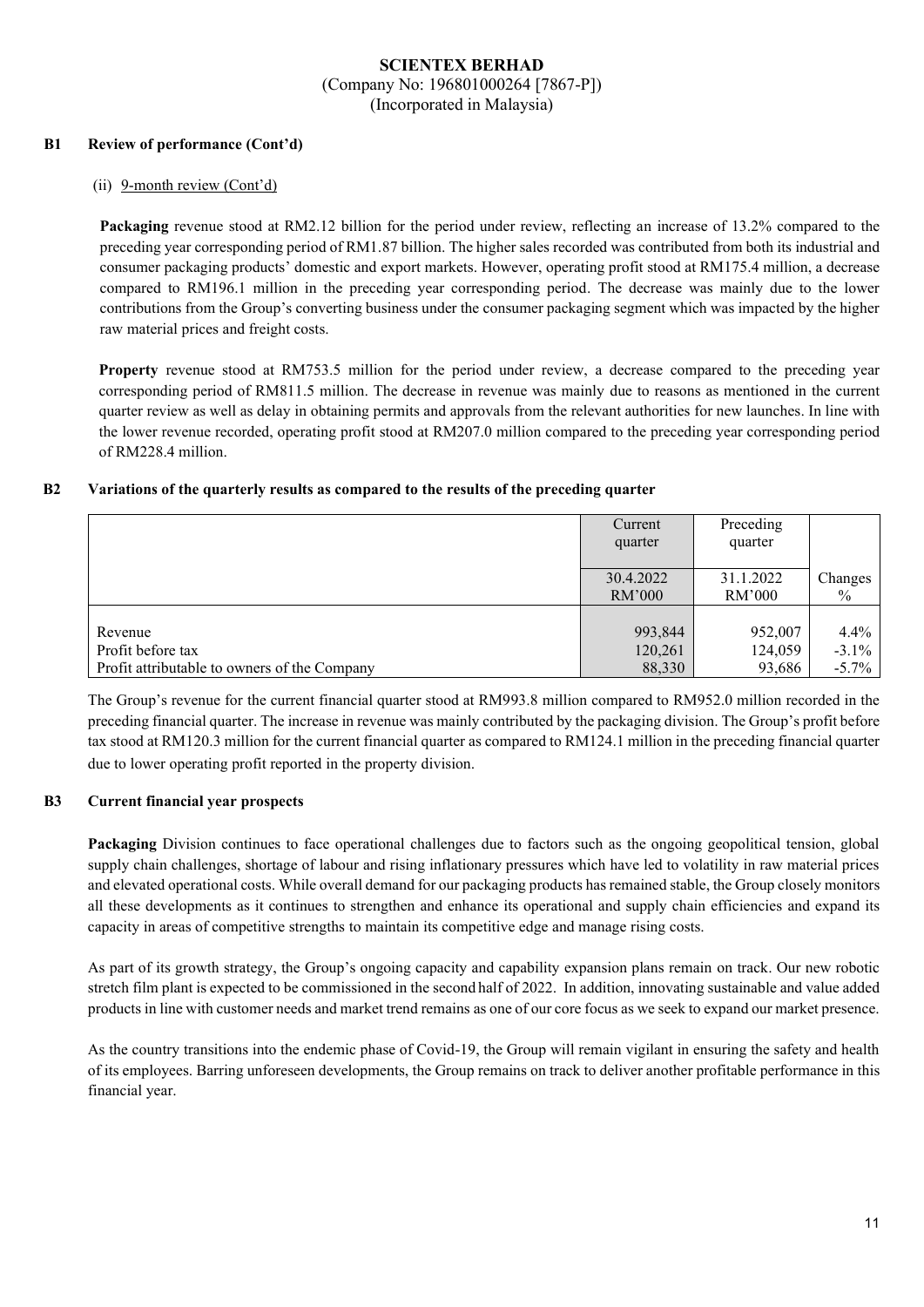(Company No: 196801000264 [7867-P])

(Incorporated in Malaysia)

### **B3 Current financial year prospects (Cont'd)**

**Property** Division continues to see favourable demand for its affordable housing with the easing of restriction and reopening of its international border. Its showhouses have seen an uptick in the number of visitors especially in the Johor Region with the reopening of Malaysia-Singapore border. However, the Division was affected by slower progress due to labour shortages, deferment of CCC in certain projects due to shortage of materials for the installation of power supply infrastructure as well as delay in obtaining permits and approvals for new product launches from the relevant authorities. In addition, with the increase in material cost, the Group is also constantly reviewing the pricing of its products whilst maintaining its product affordability.

Against this backdrop, the Division has adopted a cautious approach towards its scheduled new launches. For the coming quarter, the Division has planned to launch several new phases in its existing projects in Selangor, Melaka, Johor and the maiden launch of its projects in Seremban, Negeri Sembilan and Sungai Petani, Kedah respectively. The Group will continue to leverage on its brand and strategic locations to meet demand for our affordable homes throughout the Peninsular.

### **B4 Variations of actual profit from forecast profit**

This note is not applicable as the Group did not issue and publish any profit forecast for the current financial quarter under review.

### **B5 Taxation**

Details of tax expense for the current financial quarter and current financial year-to-date were as follows:

|                                | 3 months ended |           | 9 months ended |           |
|--------------------------------|----------------|-----------|----------------|-----------|
|                                | 30.4.2022      | 30.4.2021 | 30.4.2022      | 30.4.2021 |
|                                | RM'000         | RM'000    | RM'000         | RM'000    |
| In respect of current quarter: |                |           |                |           |
| - Income tax                   | 25,250         | 31.647    | 73,832         | 88,564    |
| - Deferred taxation            | 400            | 663       | (837)          | 321       |
|                                | 25,650         | 32,310    | 72,995         | 88.885    |

The Group's effective tax rate for the current financial quarter and current financial year-to-date is lower than the statutory income tax rate mainly due to the utilisation of tax incentives by certain subsidiaries of the Group.

### **B6 Status of corporate proposals**

There were no material corporate proposals announced and not completed as at the date of this report, except for the following:-

#### (i) Proposed acquisition of lands in the State of Johor

On 7 May 2021, the Company announced that Scientex Quatari Sdn Bhd, a wholly-owned subsidiary of the Company, entered into a conditional Sale and Purchase Agreement ("SPA") with Pelangi Sdn Bhd for the proposed acquisition of eight (8) pieces of freehold lands, all situated in Mukim Tebrau, District of Johor Bahru, State of Johor, measuring in aggregate area of approximately 959.7 acres for a total purchase consideration of RM518.1 million. The proposed acquisition will be completed in stages up to the first half of year 2024.

(ii) Proposed acquisition of lands in the State of Selangor

On 30 August 2021, the Company announced that Scientex Park (M) Sdn Bhd, a wholly-owned subsidiary of the Company entered into a SPA with Seriemas Development Sdn Bhd for the proposed acquisition of five (5) pieces of freehold agricultural lands all situated in the State of Selangor, measuring an aggregate area of approximately 250.8 acres for a total purchase consideration of RM207.6 million. The proposed acquisition is expected to be completed in the second half of year 2022.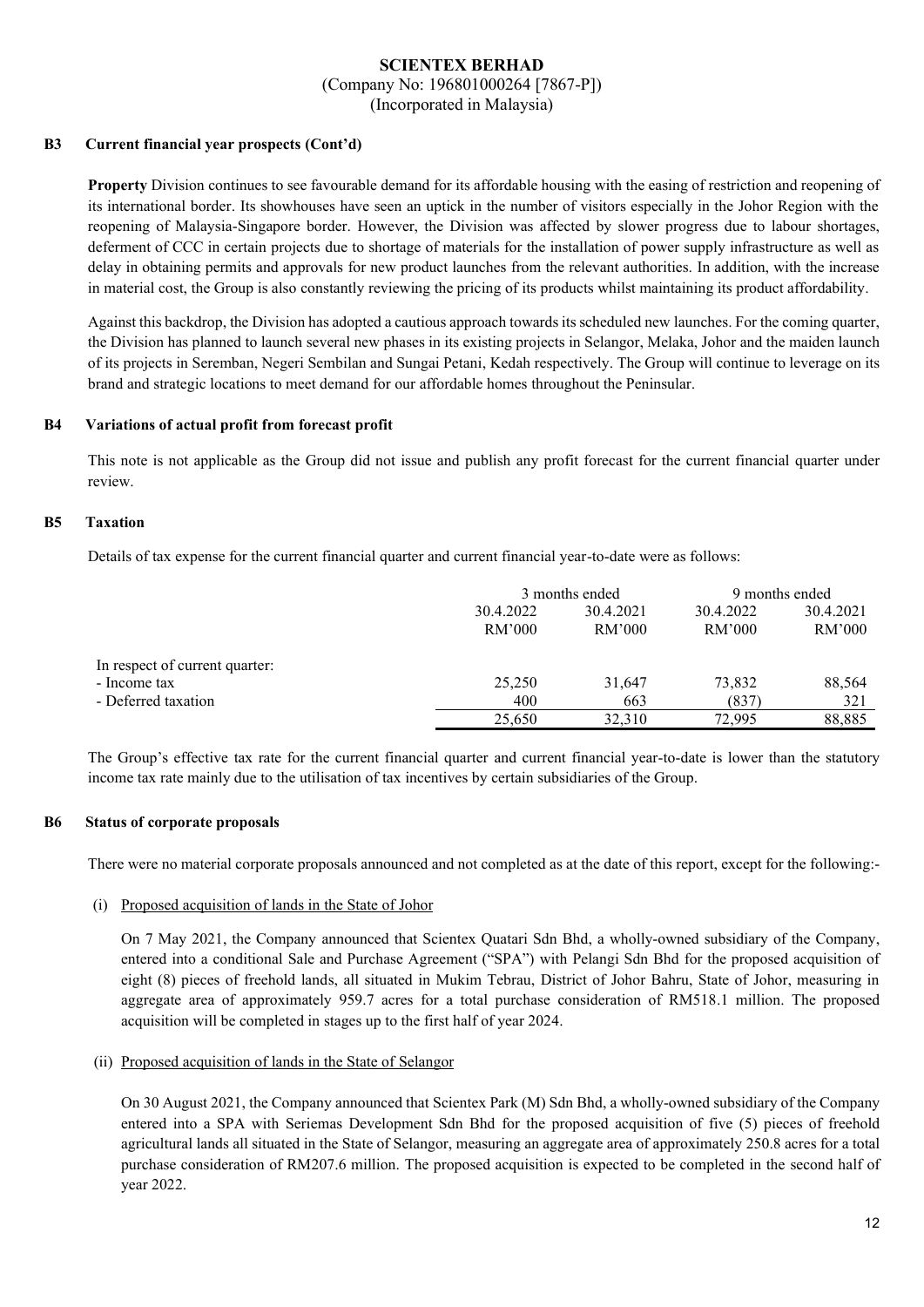### **B7 Borrowings and debt securities**

| As at 30 April 2022                                                | Long term<br>RM'000          | Short term<br>RM'000 | Total<br>borrowings<br>RM'000 |
|--------------------------------------------------------------------|------------------------------|----------------------|-------------------------------|
| <b>Secured</b><br><b>Denominated in RM</b><br>- Sukuk Murabahah    | 300,000                      | 50,000               | 350,000                       |
| <b>Unsecured</b><br><b>Denominated in USD</b><br>- Trade financing |                              | 431,211              | 431,211                       |
| <b>Denominated in JPY</b><br>- Trade financing                     |                              | 37,422               | 37,422                        |
| <b>Denominated in AUD</b><br>- Trade financing                     | -                            | 37,382               | 37,382                        |
| <b>Denominated in RM</b><br>- Term loan<br>- Trade financing       | $\qquad \qquad \blacksquare$ | 1,302<br>437,804     | 1,302<br>437,804              |
| <b>Total</b>                                                       | 300,000                      | 995,121              | 1,295,121                     |

| As at 30 April 2021                                                               | Long term<br>RM'000                                          | Short term<br>RM'000 | Total<br>borrowings<br>RM'000 |
|-----------------------------------------------------------------------------------|--------------------------------------------------------------|----------------------|-------------------------------|
| <b>Secured</b><br><b>Denominated in RM</b><br>- Sukuk Murabahah                   | 350,000                                                      |                      | 350,000                       |
| <b>Unsecured</b><br><b>Denominated in USD</b><br>- Term loan<br>- Trade financing | $\qquad \qquad \blacksquare$<br>$\qquad \qquad \blacksquare$ | 7,235<br>326,516     | 7,235<br>326,516              |
| <b>Denominated in JPY</b><br>- Trade financing                                    |                                                              | 73,910               | 73,910                        |
| Denominated in AUD<br>- Trade financing                                           | -                                                            | 18,921               | 18,921                        |
| <b>Denominated in RM</b><br>- Term loan<br>- Trade financing                      | 1,303                                                        | 1,590<br>241,405     | 2,893<br>241,405              |
| <b>Total</b>                                                                      | 351,303                                                      | 669,577              | 1,020,880                     |

### **B8 Material litigation**

There was no material litigation involving any member of the Group as at the date of this report.